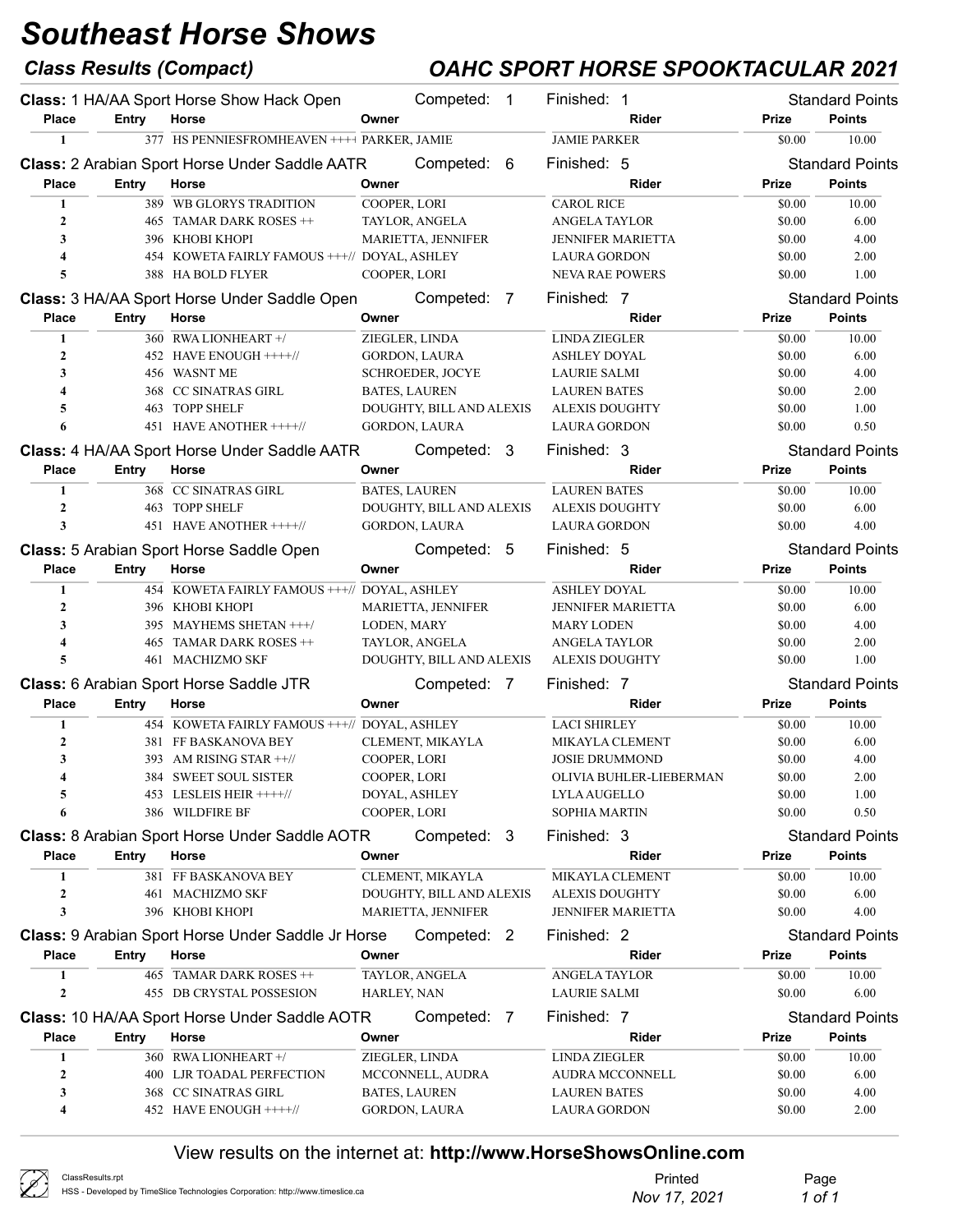## Class Results (Compact) OAHC SPORT HORSE SPOOKTACULAR 2021

|                         |       | Class: 10 HA/AA Sport Horse Under Saddle AOTR                   | Competed: 7                                  | Finished: 7                                 |                  | <b>Standard Points</b>                  |
|-------------------------|-------|-----------------------------------------------------------------|----------------------------------------------|---------------------------------------------|------------------|-----------------------------------------|
| <b>Place</b>            | Entry | Horse                                                           | Owner                                        | Rider                                       | <b>Prize</b>     | <b>Points</b>                           |
| 5                       |       | 359 EQ MAGNUM CHARMN EDGE                                       | KETZNER, WENDY                               | <b>WENDY KETZNER</b>                        | \$0.00           | 1.00                                    |
| 6                       |       | 379 UFORIC STORM                                                | PARKER, JAMIE                                | <b>BRIANNA SOLITRO</b>                      | \$0.00           | 0.50                                    |
|                         |       | Class: 11 HA/AA Sport Horse Under Saddle Jr. Horse              | Competed: 2                                  | Finished: 2                                 |                  | <b>Standard Points</b>                  |
| <b>Place</b>            | Entry | Horse                                                           | Owner                                        | Rider                                       | <b>Prize</b>     | <b>Points</b>                           |
| $\mathbf{1}$            |       | 376 VA RICO SUAVE++/                                            | PARKER, JAMIE                                | <b>JAMIE PARKER</b>                         | \$0.00           | 10.00                                   |
| $\mathbf{2}$            |       | 383 LF BRIGHT FINALE                                            | COOPER, LORI                                 | OLIVIA BUHLER-LIEBERMAN                     | \$0.00           | 6.00                                    |
|                         |       | <b>Class: 12 Arabian Sport Horse Show Hack ATR</b>              | Competed: 3                                  | Finished: 3                                 |                  | <b>Standard Points</b>                  |
| <b>Place</b>            | Entry | Horse                                                           | Owner                                        | Rider                                       | Prize            | <b>Points</b>                           |
| $\mathbf{1}$            |       | 363 SRC VINCENZO +                                              | STALKER, HEATHER                             | <b>HEATHER STALKER</b>                      | \$0.00           | 10.00                                   |
| $\mathbf{2}$            |       | 364 SIERRA MOON FIRE                                            | <b>ESTES, PATRICIA</b>                       | PATRICIA ESTES                              | \$0.00           | 6.00                                    |
| 3                       |       | 382 AM ZIPPYS ZENITH                                            | CLEMENT, MIKAYLA                             | MIKAYLA CLEMENT                             | \$0.00           | 4.00                                    |
|                         |       | Class: 13 HA/AA Sport Horse Under Saddle JTR                    | Competed: 5                                  | Finished: 5                                 |                  | <b>Standard Points</b>                  |
| <b>Place</b>            | Entry | Horse                                                           | Owner                                        | Rider                                       | Prize            | <b>Points</b>                           |
| 1                       |       | 451 HAVE ANOTHER ++++//                                         | <b>GORDON, LAURA</b>                         | <b>LACI SHIRLEY</b>                         | \$0.00           | 10.00                                   |
| $\boldsymbol{2}$        |       | 391 GIANNIS BLAZIN LEGACY+++/ COOPER, LORI                      |                                              | <b>CALEIGH COLEMAN</b>                      | \$0.00           | 6.00                                    |
| 3                       |       | 392 RESILIENT                                                   | COOPER, LORI                                 | VICTORIA REYNOLDS                           | \$0.00           | 4.00                                    |
| $\overline{\mathbf{4}}$ |       | 379 UFORIC STORM                                                | PARKER, JAMIE                                | <b>BRIANNA SOLITRO</b>                      | \$0.00           | 2.00                                    |
| 5                       |       | 452 HAVE ENOUGH ++++//                                          | <b>GORDON, LAURA</b>                         | <b>LACI SHIRLEY</b>                         | \$0.00           | 1.00                                    |
| <b>Breed</b>            |       | Class: 16 Opportunity Sport Horse Under Saddle Open Competed: 4 |                                              | Finished: 4                                 |                  | <b>Standard Points</b>                  |
| <b>Place</b>            | Entry | Horse                                                           | Owner                                        | Rider                                       | Prize            | <b>Points</b>                           |
| 1                       |       | 374 BANDIT'S RAINDANCER                                         | MCCAFFERTY, KAITLYN                          | KAITLYN MCCAFFERTY                          | \$0.00           | 10.00                                   |
| $\boldsymbol{2}$        |       | 385 CS PAINTED PRINCE                                           | COOPER, LORI                                 | <b>CASSIDY TARAFA</b>                       | \$0.00           | 6.00                                    |
| 3                       |       | 369 DUCHESS                                                     | SHARP, TAMMY                                 | <b>SIERRA SHARP</b>                         | \$0.00           | 4.00                                    |
| $\overline{\mathbf{A}}$ |       | 373 SHORTY PINE                                                 | RICE, VALERIE                                | <b>VALERIE RICE</b>                         | \$0.00           | 2.00                                    |
|                         |       |                                                                 |                                              |                                             |                  |                                         |
|                         |       | <b>Class: 19 Arab/HA/AA Dressage Seat Equitation JTR</b>        | Competed: 8                                  | Finished: 8                                 |                  | <b>Standard Points</b>                  |
| <b>Place</b>            | Entry | Horse                                                           | Owner                                        | Rider                                       | Prize            | <b>Points</b>                           |
| $\mathbf{1}$            |       | 393 AM RISING STAR ++//                                         | COOPER, LORI                                 | <b>JOSIE DRUMMOND</b>                       | \$0.00           | 10.00                                   |
| $\boldsymbol{2}$        |       | 384 SWEET SOUL SISTER                                           | COOPER, LORI                                 | OLIVIA BUHLER-LIEBERMAN                     | \$0.00           | 6.00                                    |
| 3                       |       | 392 RESILIENT                                                   | COOPER, LORI                                 | VICTORIA REYNOLDS                           | \$0.00           | 4.00                                    |
| $\overline{\mathbf{4}}$ |       | 391 GIANNIS BLAZIN LEGACY+++/                                   | COOPER, LORI                                 | CALEIGH COLEMAN                             | \$0.00           | 2.00                                    |
| 5                       |       | 386 WILDFIRE BF                                                 | COOPER, LORI                                 | <b>SOPHIA MARTIN</b>                        | \$0.00           | 1.00                                    |
| 6                       |       | 381 FF BASKANOVA BEY                                            | CLEMENT, MIKAYLA                             | MIKAYLA CLEMENT                             | \$0.00           | 0.50                                    |
|                         |       | Class: 20 Arab/HA/AA Dressage Seat Equitation AATR Competed: 2  |                                              | Finished: 2                                 |                  |                                         |
| <b>Place</b>            | Entry | Horse                                                           | Owner                                        | Rider                                       | Prize            | <b>Points</b>                           |
| 1                       |       | 389 WB GLORYS TRADITION                                         | COOPER, LORI                                 | <b>CAROL RICE</b>                           | \$0.00           | 10.00                                   |
| $\boldsymbol{2}$        |       | 388 HA BOLD FLYER                                               | COOPER, LORI                                 | <b>NEVA RAE POWERS</b>                      | \$0.00           | 6.00                                    |
|                         |       | Class: 21 Arabian Sport Horse Under Saddle ATR                  | Competed: 4                                  | Finished: 4                                 |                  | <b>Standard Points</b>                  |
| <b>Place</b>            | Entry | Horse                                                           | Owner                                        | Rider                                       | Prize            | <b>Standard Points</b><br><b>Points</b> |
| 1                       |       | 454 KOWETA FAIRLY FAMOUS +++// DOYAL, ASHLEY                    |                                              | <b>LACI SHIRLEY</b>                         | \$0.00           | 10.00                                   |
| $\mathbf{2}$<br>3       |       | 381 FF BASKANOVA BEY<br>396 KHOBI KHOPI                         | CLEMENT, MIKAYLA<br>MARIETTA, JENNIFER       | MIKAYLA CLEMENT<br><b>JENNIFER MARIETTA</b> | \$0.00<br>\$0.00 | 6.00<br>4.00                            |
| $\overline{\mathbf{4}}$ |       | 453 LESLEIS HEIR ++++//                                         | DOYAL, ASHLEY                                | <b>LYLA AUGELLO</b>                         | \$0.00           | 2.00                                    |
|                         |       |                                                                 |                                              |                                             |                  |                                         |
|                         |       | Class: 22 HA/AA Sport Horse Under Saddle ATR                    | Competed: 3                                  | Finished: 3                                 |                  | <b>Standard Points</b>                  |
| <b>Place</b><br>1       | Entry | Horse                                                           | Owner                                        | Rider                                       | <b>Prize</b>     | <b>Points</b>                           |
| $\mathbf{2}$            |       | 451 HAVE ANOTHER ++++//<br>452 HAVE ENOUGH ++++//               | GORDON, LAURA                                | <b>LACI SHIRLEY</b>                         | \$0.00<br>\$0.00 | 10.00<br>6.00                           |
| 3                       |       | 368 CC SINATRAS GIRL                                            | <b>GORDON, LAURA</b><br><b>BATES, LAUREN</b> | <b>LAURA GORDON</b><br><b>LAUREN BATES</b>  | \$0.00           | 4.00                                    |
|                         |       |                                                                 |                                              |                                             |                  |                                         |
|                         |       | <b>Class: 31 Arabian SHUS AATR CH</b>                           | Competed: 4                                  | Finished: 4                                 |                  | <b>Standard Points</b>                  |
| <b>Place</b><br>1       | Entry | Horse<br>454 KOWETA FAIRLY FAMOUS +++// DOYAL, ASHLEY           | Owner                                        | Rider<br><b>LAURA GORDON</b>                | Prize<br>\$0.00  | <b>Points</b><br>10.00                  |

| $\sqrt{2}$<br>ClassResults.rpt<br>HSS - Developed by TimeSlice Technologies Corporation: http://www.timeslice.ca | Printed<br>Nov 17, 2021 | Page<br>1 of 1 |
|------------------------------------------------------------------------------------------------------------------|-------------------------|----------------|
|------------------------------------------------------------------------------------------------------------------|-------------------------|----------------|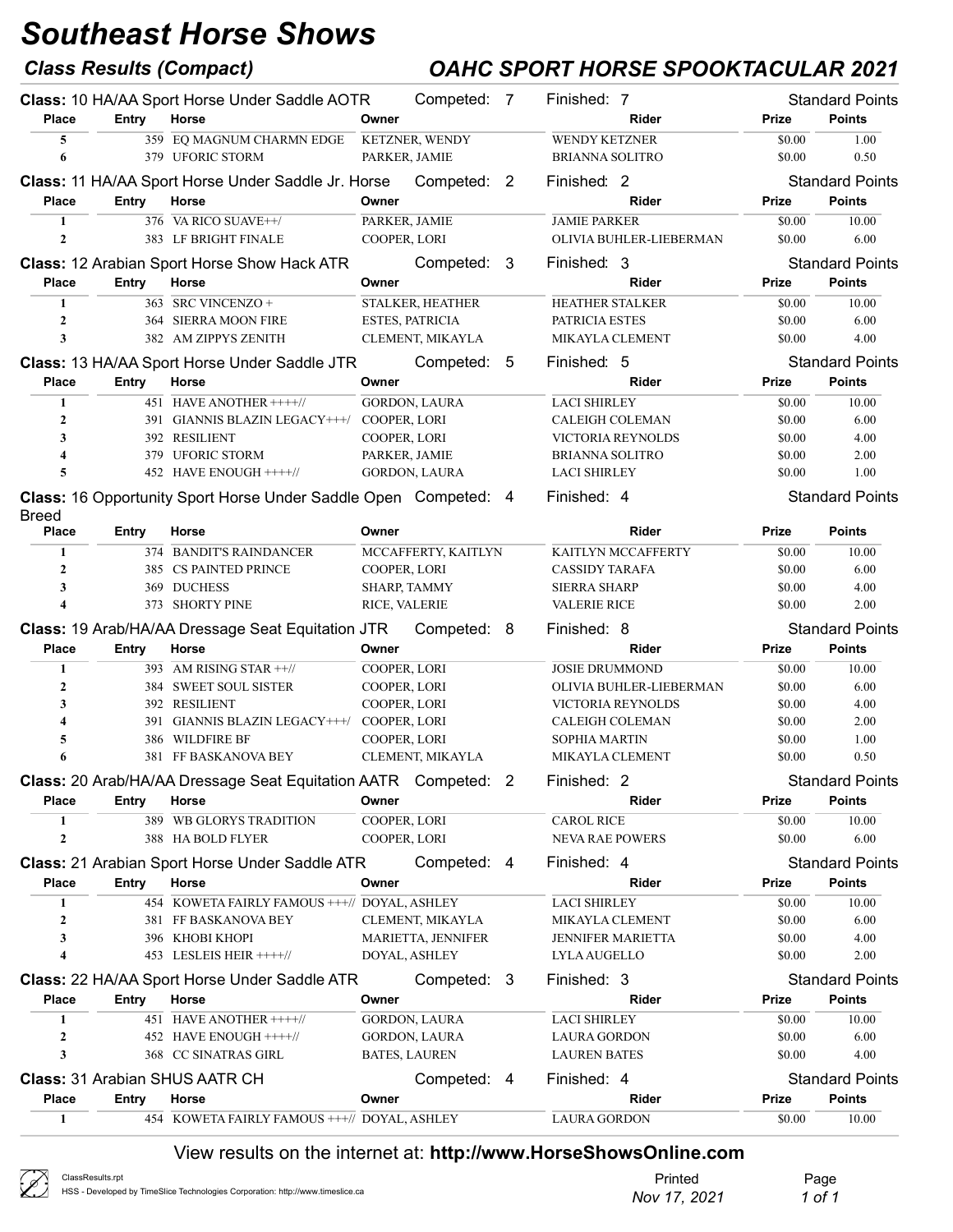### Class Results (Compact) OAHC SPORT HORSE SPOOKTACULAR 2021

|                  |              | <b>Class: 31 Arabian SHUS AATR CH</b>            |                        | Competed: 4          |                | Finished: 4              |              | <b>Standard Points</b> |
|------------------|--------------|--------------------------------------------------|------------------------|----------------------|----------------|--------------------------|--------------|------------------------|
| <b>Place</b>     | Entry        | Horse                                            | Owner                  |                      |                | Rider                    | <b>Prize</b> | <b>Points</b>          |
| $\overline{2}$   |              | 465 TAMAR DARK ROSES ++                          |                        | TAYLOR, ANGELA       |                | <b>ANGELA TAYLOR</b>     | \$0.00       | 6.00                   |
| 3                |              | 389 WB GLORYS TRADITION                          | COOPER, LORI           |                      |                | <b>CAROL RICE</b>        | \$0.00       | 4.00                   |
| 4                |              | 388 HA BOLD FLYER                                | COOPER, LORI           |                      |                | <b>NEVA RAE POWERS</b>   | \$0.00       | 2.00                   |
|                  |              | <b>Class: 32 HA/AA SHUS AATR CH</b>              |                        | Competed: 3          |                | Finished: 3              |              | <b>Standard Points</b> |
| <b>Place</b>     | Entry        | Horse                                            | Owner                  |                      |                | <b>Rider</b>             | Prize        | <b>Points</b>          |
| 1                |              | 451 HAVE ANOTHER ++++//                          |                        | <b>GORDON, LAURA</b> |                | <b>LAURA GORDON</b>      | \$0.00       | 10.00                  |
| $\mathbf{2}$     |              | 376 VA RICO SUAVE++/                             | PARKER, JAMIE          |                      |                | <b>JAMIE PARKER</b>      | \$0.00       | 6.00                   |
| 3                |              | 368 CC SINATRAS GIRL                             | <b>BATES, LAUREN</b>   |                      |                | <b>LAUREN BATES</b>      | \$0.00       | 4.00                   |
|                  |              | Class: 33 Arabian SHUS Open CH \$150             |                        | Competed: 4          |                | Finished: 3              |              | <b>Standard Points</b> |
| <b>Place</b>     | Entry        | Horse                                            | Owner                  |                      |                | Rider                    | Prize        | <b>Points</b>          |
| 1                |              | 454 KOWETA FAIRLY FAMOUS +++// DOYAL, ASHLEY     |                        |                      |                | <b>ASHLEY DOYAL</b>      | \$100.00     | 10.00                  |
| $\mathbf{2}$     |              | 465 TAMAR DARK ROSES ++                          |                        | TAYLOR, ANGELA       |                | <b>ANGELA TAYLOR</b>     | \$50.00      | 6.00                   |
| 3                |              | 396 KHOBI KHOPI                                  |                        | MARIETTA, JENNIFER   |                | JENNIFER MARIETTA        | \$0.00       | 4.00                   |
|                  |              |                                                  |                        |                      |                |                          |              |                        |
|                  |              | Class: 34 HA/AA SHUS Open CH                     |                        | Competed: 4          |                | Finished: 4              |              | <b>Standard Points</b> |
| <b>Place</b>     | Entry        | Horse                                            | Owner                  |                      |                | Rider                    | Prize        | <b>Points</b>          |
| $\mathbf{1}$     |              | 452 HAVE ENOUGH ++++//                           |                        | <b>GORDON, LAURA</b> |                | <b>ASHLEY DOYAL</b>      | \$100.00     | 10.00                  |
| $\overline{2}$   |              | 451 HAVE ANOTHER ++++//                          |                        | <b>GORDON, LAURA</b> |                | <b>LAURA GORDON</b>      | \$50.00      | 6.00                   |
| 3                |              | 376 VA RICO SUAVE++/                             | PARKER, JAMIE          |                      |                | <b>JAMIE PARKER</b>      | \$0.00       | 4.00                   |
| 4                |              | 368 CC SINATRAS GIRL                             | <b>BATES, LAUREN</b>   |                      |                | <b>LAUREN BATES</b>      | \$0.00       | 2.00                   |
|                  |              | <b>Class: 35 Arabian SHUS JTR CH</b>             |                        | Competed: 7          |                | Finished: 7              |              | <b>Standard Points</b> |
| <b>Place</b>     | <b>Entry</b> | Horse                                            | Owner                  |                      |                | Rider                    | <b>Prize</b> | <b>Points</b>          |
| 1                |              | $\overline{393}$ AM RISING STAR $\pm\frac{1}{2}$ | COOPER, LORI           |                      |                | <b>JOSIE DRUMMOND</b>    | \$0.00       | 10.00                  |
| 2                |              | 453 LESLEIS HEIR $+++/$                          | DOYAL, ASHLEY          |                      |                | LYLA AUGELLO             | \$0.00       | 6.00                   |
| 3                |              | 454 KOWETA FAIRLY FAMOUS +++// DOYAL, ASHLEY     |                        |                      |                | <b>LACI SHIRLEY</b>      | \$0.00       | 4.00                   |
| 4                |              | 386 WILDFIRE BF                                  | COOPER, LORI           |                      |                | <b>SOPHIA MARTIN</b>     | \$0.00       | 2.00                   |
| 5                |              | 387 SO LYRICAL                                   | COOPER, LORI           |                      |                | <b>ALANAH NYBURN</b>     | \$0.00       | 1.00                   |
| 6                |              | 384 SWEET SOUL SISTER                            | COOPER, LORI           |                      |                | OLIVIA BUHLER-LIEBERMAN  | \$0.00       | 0.50                   |
|                  |              | <b>Class: 36 Arabian SHUS AOTR CH</b>            |                        | Competed: 3          |                | Finished: 3              |              | <b>Standard Points</b> |
| <b>Place</b>     | Entry        | Horse                                            | Owner                  |                      |                | Rider                    | <b>Prize</b> | <b>Points</b>          |
| 1                |              | 381 FF BASKANOVA BEY                             |                        | CLEMENT, MIKAYLA     |                | MIKAYLA CLEMENT          | \$0.00       | 10.00                  |
| $\overline{2}$   |              | 465 TAMAR DARK ROSES ++                          |                        | TAYLOR, ANGELA       |                | <b>ANGELA TAYLOR</b>     | \$0.00       | 6.00                   |
| 3                |              | 396 KHOBI KHOPI                                  |                        | MARIETTA, JENNIFER   |                | <b>JENNIFER MARIETTA</b> | \$0.00       | 4.00                   |
|                  |              | Class: 37 HA/AA SH Show Hack ATR CH \$150        |                        | Competed:            | $\overline{1}$ | Finished: 1              |              | <b>Standard Points</b> |
| Place            | Entry Horse  |                                                  | Owner                  |                      |                | Rider                    | Prize        | <b>Points</b>          |
| $\mathbf{1}$     |              | 377 HS PENNIESFROMHEAVEN ++++ PARKER, JAMIE      |                        |                      |                | <b>JAMIE PARKER</b>      | \$100.00     | 10.00                  |
|                  |              | <b>Class: 38 HA/AA SHUS AOTR CH</b>              |                        | Competed: 6          |                | Finished: 6              |              | <b>Standard Points</b> |
| <b>Place</b>     | Entry        | Horse                                            | Owner                  |                      |                | Rider                    | Prize        | <b>Points</b>          |
| 1                |              | 400 LJR TOADAL PERFECTION                        |                        | MCCONNELL, AUDRA     |                | AUDRA MCCONNELL          | \$0.00       | 10.00                  |
| 2                |              | 452 HAVE ENOUGH ++++//                           |                        | <b>GORDON, LAURA</b> |                | <b>LAURA GORDON</b>      | \$0.00       | 6.00                   |
| 3                |              | 360 RWA LIONHEART +/                             | ZIEGLER, LINDA         |                      |                | <b>LINDA ZIEGLER</b>     | \$0.00       | 4.00                   |
| 4                |              | 379 UFORIC STORM                                 | PARKER, JAMIE          |                      |                | <b>BRIANNA SOLITRO</b>   | \$0.00       | 2.00                   |
| 5                |              | 368 CC SINATRAS GIRL                             | <b>BATES, LAUREN</b>   |                      |                | <b>LAUREN BATES</b>      | \$0.00       | 1.00                   |
| 6                |              | 359 EQ MAGNUM CHARMN EDGE                        |                        | KETZNER, WENDY       |                | <b>WENDY KETZNER</b>     | \$0.00       | 0.50                   |
|                  |              | Class: 39 Arabian SHUS Show Hack ATR CH \$150    |                        | Competed: 3          |                | Finished: 3              |              | <b>Standard Points</b> |
| <b>Place</b>     | <b>Entry</b> | Horse                                            | Owner                  |                      |                | Rider                    | Prize        | <b>Points</b>          |
| 1                |              | 363 SRC VINCENZO +                               |                        | STALKER, HEATHER     |                | <b>HEATHER STALKER</b>   | \$100.00     | 10.00                  |
| $\boldsymbol{2}$ |              | 364 SIERRA MOON FIRE                             | <b>ESTES, PATRICIA</b> |                      |                | PATRICIA ESTES           | \$50.00      | 6.00                   |
| 3                |              | 382 AM ZIPPYS ZENITH                             |                        | CLEMENT, MIKAYLA     |                | MIKAYLA CLEMENT          | \$0.00       | 4.00                   |
|                  |              |                                                  |                        |                      |                |                          |              |                        |
|                  |              | Class: 40 HA/AA SHUS JTR CH                      |                        | Competed: 5          |                | Finished: 5              |              | <b>Standard Points</b> |
| <b>Place</b>     | <b>Entry</b> | Horse                                            | Owner                  |                      |                | Rider                    | Prize        | <b>Points</b>          |

| $\varnothing$ | ClassResults.rpt                                                               | Printed      | Page   |
|---------------|--------------------------------------------------------------------------------|--------------|--------|
|               | HSS - Developed by TimeSlice Technologies Corporation: http://www.timeslice.ca | Nov 17, 2021 | 1 of 1 |
|               |                                                                                |              |        |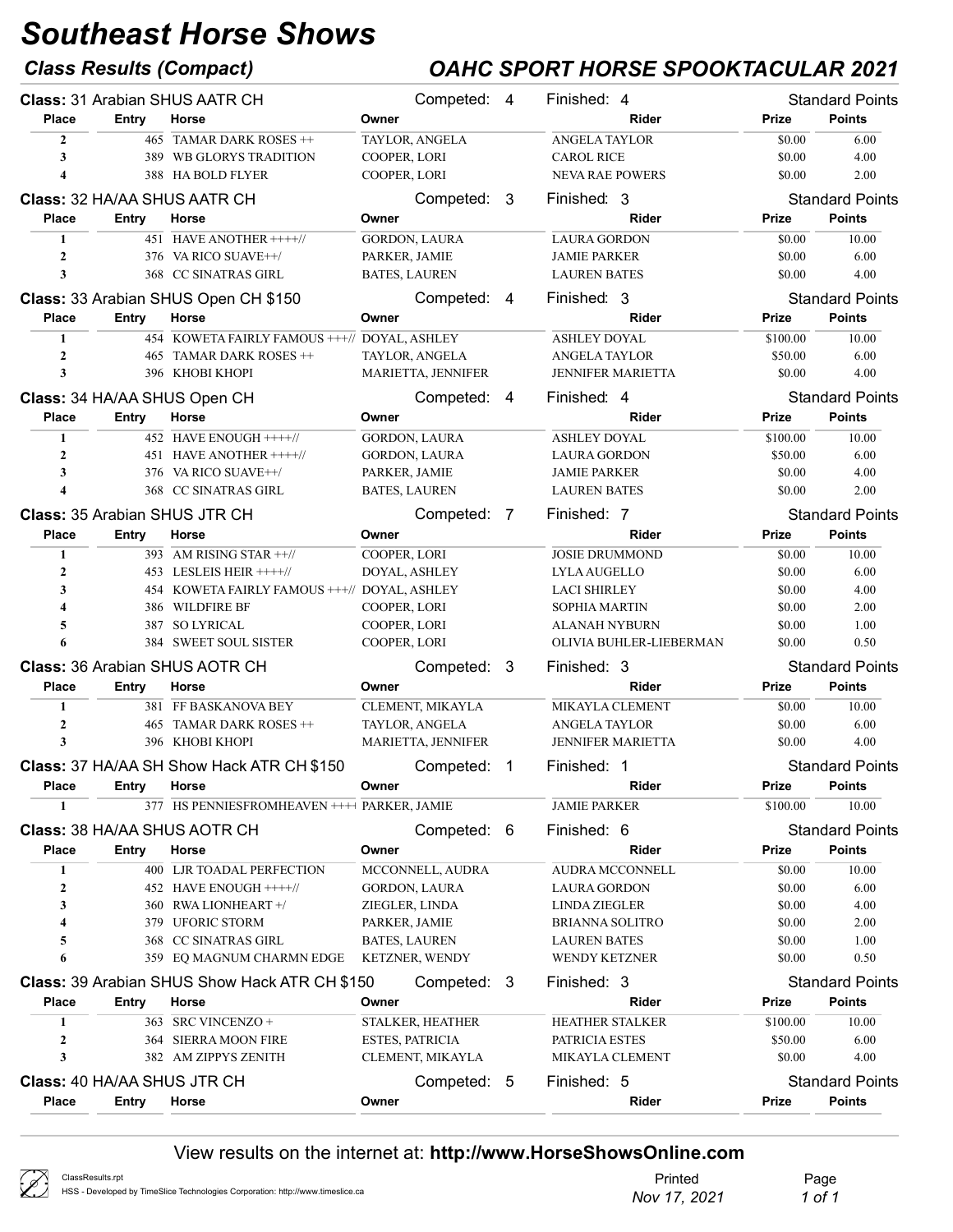$\chi$ 

### Class Results (Compact) OAHC SPORT HORSE SPOOKTACULAR 2021

| Class: 40 HA/AA SHUS JTR CH    |              |                                                                          |               | Competed: 5          |                | Finished: 5              |              | <b>Standard Points</b> |
|--------------------------------|--------------|--------------------------------------------------------------------------|---------------|----------------------|----------------|--------------------------|--------------|------------------------|
| <b>Place</b>                   | Entry        | Horse                                                                    | Owner         |                      |                | <b>Rider</b>             | Prize        | <b>Points</b>          |
| 1                              |              | 391 GIANNIS BLAZIN LEGACY+++/ COOPER, LORI                               |               |                      |                | <b>CALEIGH COLEMAN</b>   | \$0.00       | 10.00                  |
| $\mathbf{2}$                   |              | 451 HAVE ANOTHER ++++//                                                  |               | GORDON, LAURA        |                | <b>LACI SHIRLEY</b>      | \$0.00       | 6.00                   |
| 3                              |              | 392 RESILIENT                                                            | COOPER, LORI  |                      |                | <b>VICTORIA REYNOLDS</b> | \$0.00       | 4.00                   |
| $\overline{\mathbf{4}}$        |              | 452 HAVE ENOUGH ++++//                                                   |               | <b>GORDON, LAURA</b> |                | <b>LACI SHIRLEY</b>      | \$0.00       | 2.00                   |
| 5                              |              | 379 UFORIC STORM                                                         | PARKER, JAMIE |                      |                | <b>BRIANNA SOLITRO</b>   | \$0.00       | 1.00                   |
|                                |              | Class: 43 Arab/HA/AA Dressage Eq JTR CH \$150                            |               | Competed:            | $\overline{7}$ | Finished: 7              |              | <b>Standard Points</b> |
| <b>Place</b>                   | Entry        | Horse                                                                    | Owner         |                      |                | Rider                    | Prize        | <b>Points</b>          |
| $\mathbf{1}$                   |              | 391 GIANNIS BLAZIN LEGACY+++/                                            | COOPER, LORI  |                      |                | <b>CALEIGH COLEMAN</b>   | \$100.00     | 10.00                  |
| $\overline{2}$                 |              | 393 AM RISING STAR ++//                                                  | COOPER, LORI  |                      |                | <b>JOSIE DRUMMOND</b>    | \$50.00      | 6.00                   |
| 3                              |              | 392 RESILIENT                                                            | COOPER, LORI  |                      |                | VICTORIA REYNOLDS        | \$0.00       | 4.00                   |
| $\overline{\mathbf{4}}$        |              | 384 SWEET SOUL SISTER                                                    | COOPER, LORI  |                      |                | OLIVIA BUHLER-LIEBERMAN  | \$0.00       | 2.00                   |
| 6                              |              | 386 WILDFIRE BF                                                          | COOPER, LORI  |                      |                | SOPHIA MARTIN            | \$0.00       | 0.50                   |
| $\overline{7}$                 |              | 387 SO LYRICAL                                                           | COOPER, LORI  |                      |                | <b>ALANAH NYBURN</b>     | \$0.00       |                        |
|                                |              | <b>Class: 46 Arab Sport Horse Under Saddle ATR Champ Competed: 3</b>     |               |                      |                | Finished: 3              |              | <b>Standard Points</b> |
| Place                          | Entry        | Horse                                                                    | Owner         |                      |                | Rider                    | Prize        | <b>Points</b>          |
| 1                              |              | 454 KOWETA FAIRLY FAMOUS +++// DOYAL, ASHLEY                             |               |                      |                | <b>LACI SHIRLEY</b>      | \$0.00       | 10.00                  |
| $\overline{2}$                 |              | 453 LESLEIS HEIR ++++//                                                  |               | DOYAL, ASHLEY        |                | LYLA AUGELLO             | \$0.00       | 6.00                   |
|                                |              | <b>Class: 199 Arab/HA/AA Hunt Seat Eq. not to jump JTR Competed: 10</b>  |               |                      |                | Finished: 10             |              | <b>Standard Points</b> |
| <b>Place</b>                   | Entry        | Horse                                                                    | Owner         |                      |                | <b>Rider</b>             | Prize        | <b>Points</b>          |
| $\mathbf{1}$                   |              | 454 KOWETA FAIRLY FAMOUS +++// DOYAL, ASHLEY                             |               |                      |                | <b>LACI SHIRLEY</b>      | \$0.00       | 10.00                  |
| $\overline{2}$                 |              | 391 GIANNIS BLAZIN LEGACY+++/ COOPER, LORI                               |               |                      |                | <b>CALEIGH COLEMAN</b>   | \$0.00       | 6.00                   |
| 3                              |              | 393 AM RISING STAR $\pm$ 1/                                              | COOPER, LORI  |                      |                | <b>JOSIE DRUMMOND</b>    | \$0.00       | 4.00                   |
| $\overline{\mathbf{4}}$        |              | 392 RESILIENT                                                            | COOPER, LORI  |                      |                | VICTORIA REYNOLDS        | \$0.00       | 2.00                   |
| 5                              |              | 453 LESLEIS HEIR ++++//                                                  |               | DOYAL, ASHLEY        |                | LYLA AUGELLO             | \$0.00       | 1.00                   |
| 6                              |              | 386 WILDFIRE BF                                                          | COOPER, LORI  |                      |                | SOPHIA MARTIN            | \$0.00       | 0.50                   |
| Class: 200 Cross Rail Warm up  |              |                                                                          |               | Competed: 7          |                | Finished: 7              |              | <b>Standard Points</b> |
| <b>Place</b>                   | Entry        | Horse                                                                    | Owner         |                      |                | <b>Rider</b>             | Prize        | <b>Points</b>          |
| Class: 202 2' Warm up unpinned |              |                                                                          |               | Competed: 3          |                | Finished: 3              |              | <b>Standard Points</b> |
| <b>Place</b>                   | Entry        | Horse                                                                    | Owner         |                      |                | Rider                    | <b>Prize</b> | <b>Points</b>          |
|                                |              |                                                                          |               |                      |                |                          |              |                        |
|                                |              | Class: 205 Arabian Hunter Hack 2 fences 2'                               |               | Competed: 2          |                | Finished: 2              |              | <b>Standard Points</b> |
| <b>Place</b>                   | <b>Entry</b> | Horse                                                                    | Owner         |                      |                | Rider                    | Prize        | <b>Points</b>          |
| 1                              |              | 453 LESLEIS HEIR ++++//                                                  |               | DOYAL, ASHLEY        |                | <b>LYLA AUGELLO</b>      | \$0.00       | 10.00                  |
| $\overline{2}$                 |              | 454 KOWETA FAIRLY FAMOUS +++// DOYAL, ASHLEY                             |               |                      |                | <b>LACI SHIRLEY</b>      | \$0.00       | 6.00                   |
|                                |              | <b>Class: 206 Half/Anglo Arabian Hunter Hack 2 fences 2' Competed: 1</b> |               |                      |                | Finished: 1              |              | <b>Standard Points</b> |
| <b>Place</b>                   | Entry        | Horse                                                                    | Owner         |                      |                | Rider                    | Prize        | <b>Points</b>          |
| $\mathbf{1}$                   |              | 368 CC SINATRAS GIRL                                                     |               | <b>BATES, LAUREN</b> |                | <b>LAUREN BATES</b>      | \$0.00       | 10.00                  |
|                                |              | Class: 207 2'3" Warm Up Unpinned                                         |               | Competed: 1          |                | Finished: 1              |              | <b>Standard Points</b> |
|                                |              |                                                                          | Owner         |                      |                |                          |              | <b>Points</b>          |
| <b>Place</b>                   | Entry        | Horse                                                                    |               |                      |                | Rider                    | Prize        |                        |
| 2'3''                          |              | <b>Class: 208 Hunt Seat Equitation over Obstacles JTR</b>                |               | Competed: 3          |                | Finished: 3              |              | <b>Standard Points</b> |
| <b>Place</b>                   | <b>Entry</b> | Horse                                                                    | Owner         |                      |                | Rider                    | <b>Prize</b> | <b>Points</b>          |
| 1                              |              | 393 AM RISING STAR ++//                                                  | COOPER, LORI  |                      |                | <b>JOSIE DRUMMOND</b>    | \$0.00       | 10.00                  |
| $\overline{2}$                 |              | 453 LESLEIS HEIR ++++//                                                  |               | DOYAL, ASHLEY        |                | <b>LYLA AUGELLO</b>      | \$0.00       | 6.00                   |
| 3                              |              | 454 KOWETA FAIRLY FAMOUS +++// DOYAL, ASHLEY                             |               |                      |                | <b>LACI SHIRLEY</b>      | \$0.00       | 4.00                   |
| 2'6"-2'9"                      |              | <b>Class: 210 AHA Hunt Seat Medal Eq over fences</b>                     |               | Competed: 1          |                | Finished: 1              |              | <b>Standard Points</b> |
| <b>Place</b>                   | Entry        | Horse                                                                    | Owner         |                      |                | Rider                    | Prize        | <b>Points</b>          |
| 2'9'                           |              | Class: 220 Arab/HA/AA Green Work (1st yr 2'6", 2nd yr Competed: 3        |               |                      |                | Finished: 3              |              | <b>Standard Points</b> |
| <b>Place</b>                   | <b>Entry</b> | Horse                                                                    | Owner         |                      |                | Rider                    | Prize        | <b>Points</b>          |
|                                |              |                                                                          |               |                      |                |                          |              |                        |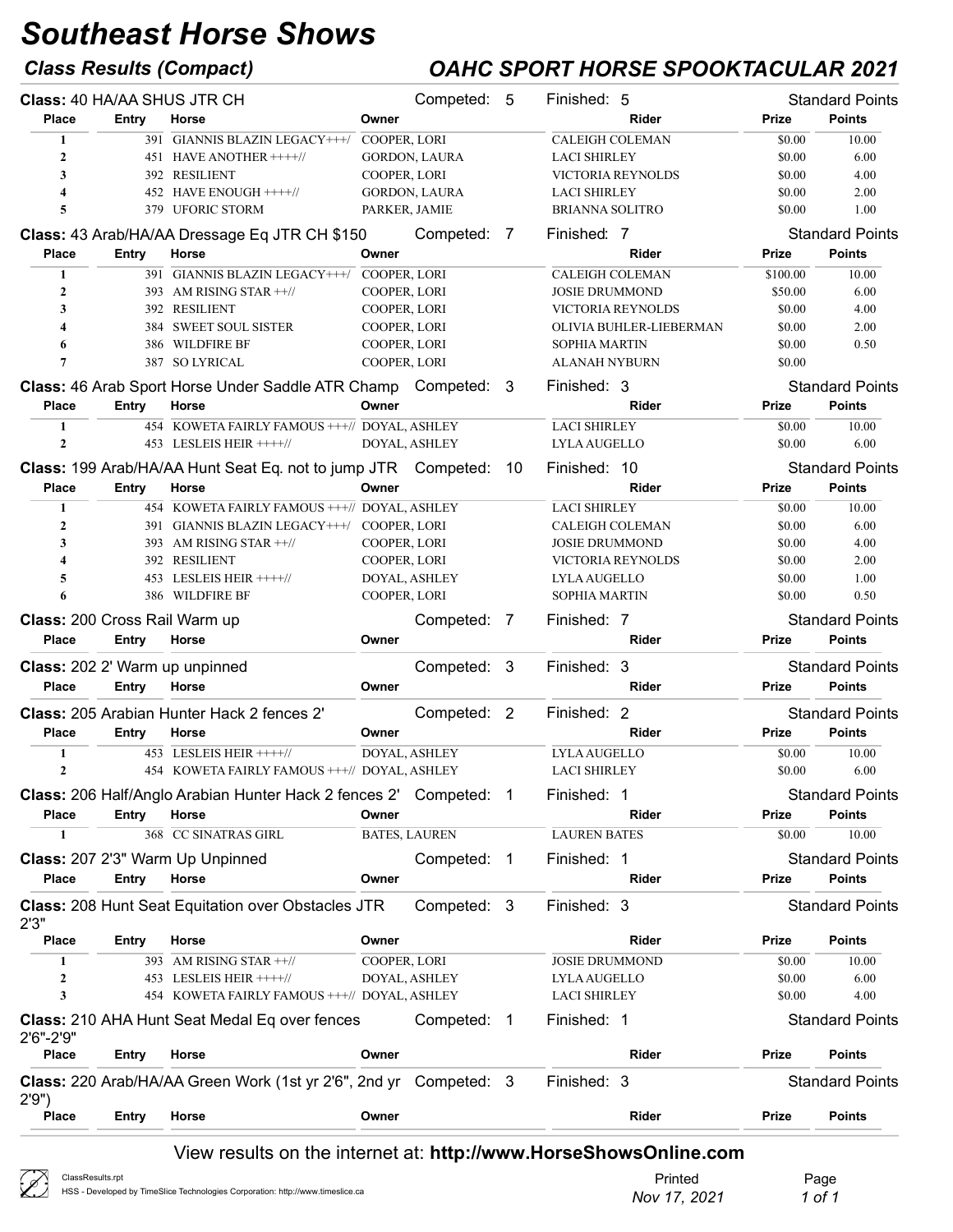## Class Results (Compact) OAHC SPORT HORSE SPOOKTACULAR 2021

|                  |       |                                                                            |                          |                          |                         |              | <b>Standard Points</b> |
|------------------|-------|----------------------------------------------------------------------------|--------------------------|--------------------------|-------------------------|--------------|------------------------|
| 2'9'             |       | Class: 220 Arab/HA/AA Green Work (1st yr 2'6", 2nd yr Competed: 3<br>Horse |                          |                          | Finished: 3             |              | <b>Points</b>          |
| <b>Place</b>     | Entry |                                                                            | Owner                    |                          | Rider                   | Prize        |                        |
| 1                |       | 463 TOPP SHELF                                                             | DOUGHTY, BILL AND ALEXIS |                          | <b>ALEXIS DOUGHTY</b>   | \$0.00       | 10.00                  |
| $\overline{2}$   |       | 460 SAMBUCA VO                                                             | HEIN, MIRANDA            |                          | <b>BRITTANY JENKINS</b> | \$0.00       | 6.00                   |
| 3                |       | <b>462 MAGNETIK RF</b>                                                     | JENKINS, BRITTANY        |                          | <b>BRITTANY JENKINS</b> | \$0.00       | 4.00                   |
| 2'9'             |       | Class: 221 Arab/HA/AA Green Work (1st yr 2'6", 2nd yr Competed: 3          |                          |                          | Finished: 3             |              | <b>Standard Points</b> |
| <b>Place</b>     | Entry | Horse                                                                      | Owner                    |                          | Rider                   | Prize        | <b>Points</b>          |
| 1                |       | 463 TOPP SHELF                                                             | DOUGHTY, BILL AND ALEXIS |                          | <b>ALEXIS DOUGHTY</b>   | \$0.00       | 10.00                  |
| $\overline{2}$   |       | <b>462 MAGNETIK RF</b>                                                     | JENKINS, BRITTANY        |                          | <b>BRITTANY JENKINS</b> | \$0.00       | 6.00                   |
| 3                |       | 460 SAMBUCA VO                                                             | HEIN, MIRANDA            |                          | <b>BRITTANY JENKINS</b> | \$0.00       | 4.00                   |
| 2.9) U/S         |       | Class: 222 Arab/HA/AA Green Work (1st yr 2.6 2nd yr                        | Competed: 3              |                          | Finished: 3             |              | <b>Standard Points</b> |
| <b>Place</b>     | Entry | Horse                                                                      | Owner                    |                          | Rider                   | Prize        | <b>Points</b>          |
| 1                |       | 463 TOPP SHELF                                                             | DOUGHTY, BILL AND ALEXIS |                          | <b>ALEXIS DOUGHTY</b>   | \$0.00       | 10.00                  |
| $\overline{2}$   |       | <b>462 MAGNETIK RF</b>                                                     | JENKINS, BRITTANY        |                          | ANGELA TAYLOR           | \$0.00       | 6.00                   |
| 3                |       | 460 SAMBUCA VO                                                             | HEIN, MIRANDA            |                          | <b>BRITTANY JENKINS</b> | \$0.00       | 4.00                   |
|                  |       |                                                                            |                          |                          |                         |              |                        |
|                  |       | Class: 223 Modified Working Hunter 2'9" Open                               | Competed:                | $\overline{\phantom{1}}$ | Finished: 1             |              | <b>Standard Points</b> |
| <b>Place</b>     | Entry | Horse                                                                      | Owner                    |                          | Rider                   | Prize        | <b>Points</b>          |
| $\mathbf{1}$     |       | 460 SAMBUCA VO                                                             | HEIN, MIRANDA            |                          | <b>BRITTANY JENKINS</b> | \$0.00       | 10.00                  |
|                  |       | Class: 224 Modified Working Hunter 2'9" Open                               | Competed: 1              |                          | Finished: 1             |              | <b>Standard Points</b> |
| <b>Place</b>     | Entry | Horse                                                                      | Owner                    |                          | Rider                   | Prize        | <b>Points</b>          |
| $\mathbf{1}$     |       | 460 SAMBUCA VO                                                             | HEIN, MIRANDA            |                          | <b>BRITTANY JENKINS</b> | \$0.00       | 10.00                  |
| Saddle           |       | <b>Class: 225 Modified Working Hunter Open Under</b>                       | Competed: 1              |                          | Finished: 1             |              | <b>Standard Points</b> |
| <b>Place</b>     | Entry | Horse                                                                      | Owner                    |                          | Rider                   | Prize        | <b>Points</b>          |
| $\mathbf{1}$     |       | 460 SAMBUCA VO                                                             | HEIN, MIRANDA            |                          | <b>BRITTANY JENKINS</b> | \$0.00       | 10.00                  |
|                  |       | Class: 200A Arab/HA/AA Cross Rails                                         | Competed: 7              |                          | Finished: 7             |              | <b>Standard Points</b> |
| <b>Place</b>     | Entry | Horse                                                                      | Owner                    |                          | Rider                   | <b>Prize</b> | <b>Points</b>          |
| 1                |       | 384 SWEET SOUL SISTER                                                      | COOPER, LORI             |                          | OLIVIA BUHLER-LIEBERMAN | \$0.00       | 10.00                  |
| $\mathbf{2}$     |       | 381 FF BASKANOVA BEY                                                       | CLEMENT, MIKAYLA         |                          | MIKAYLA CLEMENT         | \$0.00       | 6.00                   |
| 3                |       | 386 WILDFIRE BF                                                            | COOPER, LORI             |                          | <b>SOPHIA MARTIN</b>    | \$0.00       | 4.00                   |
| 4                |       | 387 SO LYRICAL                                                             | COOPER, LORI             |                          | <b>ALANAH NYBURN</b>    | \$0.00       | 2.00                   |
| 5                |       | 379 UFORIC STORM                                                           | PARKER, JAMIE            |                          | <b>BRIANNA SOLITRO</b>  | \$0.00       | 1.00                   |
| 6                |       | 383 LF BRIGHT FINALE                                                       | COOPER, LORI             |                          | OLIVIA BUHLER-LIEBERMAN | \$0.00       | 0.50                   |
|                  |       |                                                                            |                          |                          |                         |              |                        |
|                  |       | Class: 200B Arab/HA/AA Cross Rails                                         | Competed: 7              |                          | Finished: 7             |              | <b>Standard Points</b> |
| <b>Place</b>     | Entry | Horse                                                                      | Owner                    |                          | Rider                   | Prize        | <b>Points</b>          |
| 1                |       | 384 SWEET SOUL SISTER                                                      | COOPER, LORI             |                          | OLIVIA BUHLER-LIEBERMAN | \$0.00       | 10.00                  |
| $\boldsymbol{2}$ |       | 387 SO LYRICAL                                                             | COOPER, LORI             |                          | <b>ALANAH NYBURN</b>    | \$0.00       | 6.00                   |
| 3                |       | 381 FF BASKANOVA BEY                                                       | CLEMENT, MIKAYLA         |                          | MIKAYLA CLEMENT         | \$0.00       | 4.00                   |
| 4                |       | 386 WILDFIRE BF                                                            | COOPER, LORI             |                          | <b>SOPHIA MARTIN</b>    | \$0.00       | 2.00                   |
| 5                |       | 388 HA BOLD FLYER                                                          | COOPER, LORI             |                          | <b>NEVA RAE POWERS</b>  | \$0.00       | 1.00                   |
| 6                |       | 379 UFORIC STORM                                                           | PARKER, JAMIE            |                          | <b>BRIANNA SOLITRO</b>  | \$0.00       | 0.50                   |
|                  |       | Class: 200C Arab/HA/AA Cross Rails U/S                                     | Competed:                | $\overline{7}$           | Finished: 7             |              | <b>Standard Points</b> |
| <b>Place</b>     | Entry | Horse                                                                      | Owner                    |                          | Rider                   | <b>Prize</b> | <b>Points</b>          |
| 1                |       | 386 WILDFIRE BF                                                            | COOPER, LORI             |                          | SOPHIA MARTIN           | \$0.00       | 10.00                  |
| $\overline{2}$   |       | 381 FF BASKANOVA BEY                                                       | CLEMENT, MIKAYLA         |                          | MIKAYLA CLEMENT         | \$0.00       | 6.00                   |
| 3                |       | 384 SWEET SOUL SISTER                                                      | COOPER, LORI             |                          | OLIVIA BUHLER-LIEBERMAN | \$0.00       | 4.00                   |
| 4                |       | 379 UFORIC STORM                                                           | PARKER, JAMIE            |                          | <b>BRIANNA SOLITRO</b>  | \$0.00       | 2.00                   |
| 5                |       | 388 HA BOLD FLYER                                                          | COOPER, LORI             |                          | <b>NEVA RAE POWERS</b>  | \$0.00       | 1.00                   |
| 6                |       | 383 LF BRIGHT FINALE                                                       | COOPER, LORI             |                          | <b>GINA PENGUE</b>      | \$0.00       | 0.50                   |
|                  |       |                                                                            |                          |                          |                         |              |                        |
|                  |       | <b>Class: 201A Opportunity Cross Rails Open Breed</b>                      | Competed: 4              |                          | Finished: 4             |              | <b>Standard Points</b> |

| $\sqrt{2}$<br>ClassResults.rpt<br>$\mathcal{L}$<br>HSS - Developed by TimeSlice Technologies Corporation: http://www.timeslice.ca | Printed<br>Nov 17, 2021 | Page<br>1 of ' |
|-----------------------------------------------------------------------------------------------------------------------------------|-------------------------|----------------|
|-----------------------------------------------------------------------------------------------------------------------------------|-------------------------|----------------|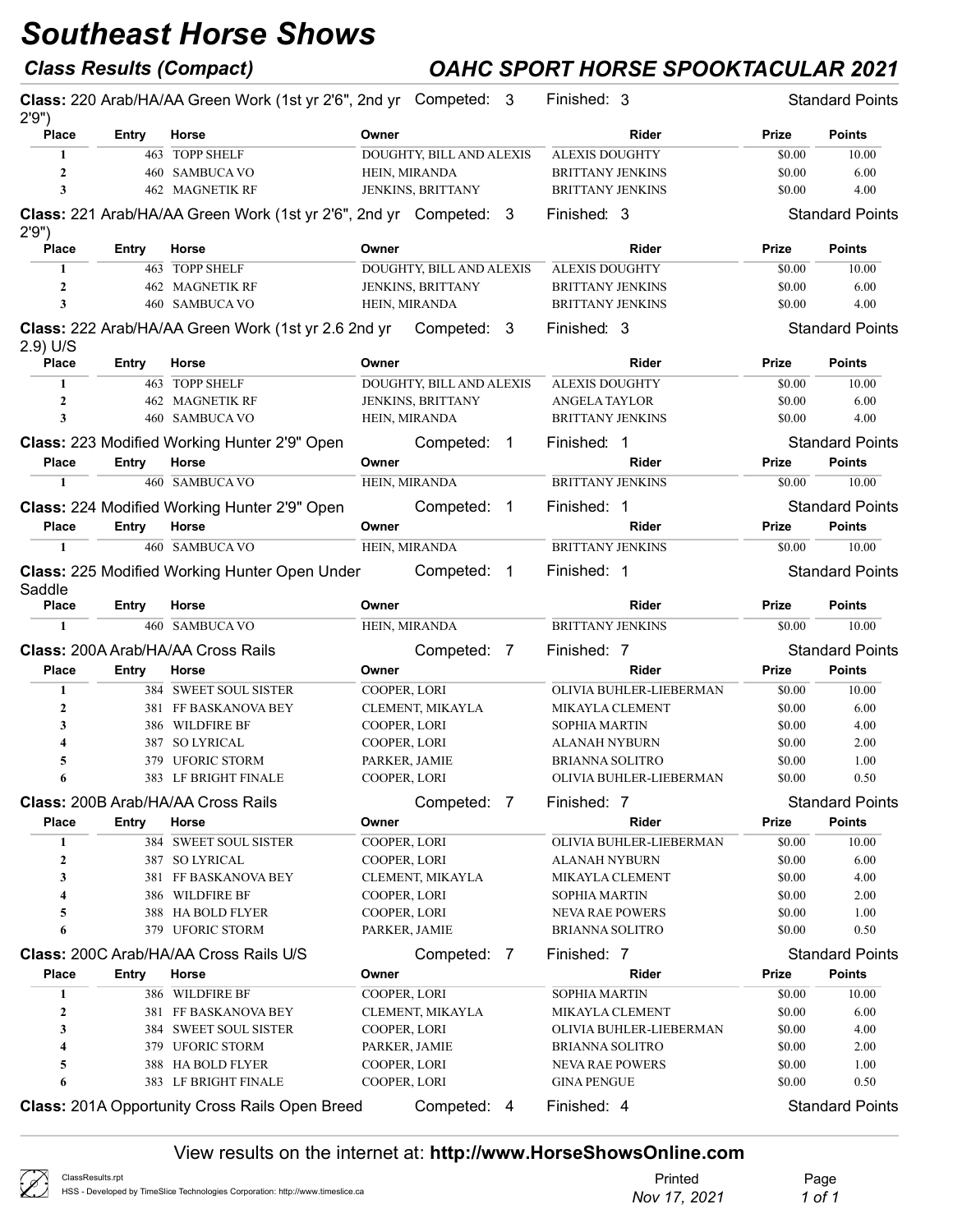## Class Results (Compact) OAHC SPORT HORSE SPOOKTACULAR 2021

|                         |              | <b>Class: 201A Opportunity Cross Rails Open Breed</b>                 |                     | Competed: 4              | Finished: 4                                                      |              | <b>Standard Points</b> |
|-------------------------|--------------|-----------------------------------------------------------------------|---------------------|--------------------------|------------------------------------------------------------------|--------------|------------------------|
| <b>Place</b>            | Entry        | Horse                                                                 | Owner               |                          | Rider                                                            | Prize        | <b>Points</b>          |
| 1                       |              | <b>459 SOMETHING WICKED</b>                                           |                     | HEATON, SAMANTHA         | <b>MADELINE DOOLEY</b>                                           | \$0.00       | 10.00                  |
| $\mathbf{2}$            |              | 385 CS PAINTED PRINCE                                                 | COOPER, LORI        |                          | <b>CASSIDY TARAFA</b>                                            | \$0.00       | 6.00                   |
| 3                       |              | 373 SHORTY PINE                                                       | RICE, VALERIE       |                          | <b>VALERIE RICE</b>                                              | \$0.00       | 4.00                   |
| 4                       |              | 369 DUCHESS                                                           | SHARP, TAMMY        |                          | <b>SIERRA SHARP</b>                                              | \$0.00       | 2.00                   |
|                         |              | Class: 201B Opportunity Cross Rails Open Breed                        |                     | Competed: 4              | Finished: 4                                                      |              | <b>Standard Points</b> |
| <b>Place</b>            | Entry        | Horse                                                                 | Owner               |                          | Rider                                                            | Prize        | <b>Points</b>          |
| $\mathbf{1}$            |              | 385 CS PAINTED PRINCE                                                 | <b>COOPER, LORI</b> |                          | <b>CASSIDY TARAFA</b>                                            | \$0.00       | 10.00                  |
| $\mathbf{2}$            |              | <b>459 SOMETHING WICKED</b>                                           |                     | HEATON, SAMANTHA         | MADELINE DOOLEY                                                  | \$0.00       | 6.00                   |
| 3                       |              | 373 SHORTY PINE                                                       | RICE, VALERIE       |                          | <b>VALERIE RICE</b>                                              | \$0.00       | 4.00                   |
| $\overline{\mathbf{4}}$ |              | 369 DUCHESS                                                           | <b>SHARP, TAMMY</b> |                          | <b>SIERRA SHARP</b>                                              | \$0.00       | 2.00                   |
| <b>Breed</b>            |              | Class: 203A Opportunity Beginner Hunter 2' Open                       |                     | Competed: 2              | Finished: 2                                                      |              | <b>Standard Points</b> |
| <b>Place</b>            | <b>Entry</b> | Horse                                                                 | Owner               |                          | <b>Rider</b>                                                     | Prize        | <b>Points</b>          |
| 1                       |              | 459 SOMETHING WICKED                                                  |                     | HEATON, SAMANTHA         | <b>MADELINE DOOLEY</b>                                           | \$0.00       | 10.00                  |
| $\mathbf{2}$            |              | 374 BANDIT'S RAINDANCER                                               |                     | MCCAFFERTY, KAITLYN      | KAITLYN MCCAFFERTY                                               | \$0.00       | 6.00                   |
|                         |              |                                                                       |                     |                          |                                                                  |              |                        |
| <b>Breed</b>            |              | <b>Class: 203B Opportunity Beginner Hunter 2' Open</b>                |                     | Competed: 2              | Finished: 2                                                      |              | <b>Standard Points</b> |
| <b>Place</b>            | Entry        | Horse                                                                 | Owner               |                          | <b>Rider</b>                                                     | Prize        | <b>Points</b>          |
| 1                       |              | 374 BANDIT'S RAINDANCER                                               |                     | MCCAFFERTY, KAITLYN      | KAITLYN MCCAFFERTY                                               | \$0.00       | 10.00                  |
| $\mathbf{2}$            |              | <b>459 SOMETHING WICKED</b>                                           |                     | HEATON, SAMANTHA         | <b>MADELINE DOOLEY</b>                                           | \$0.00       | 6.00                   |
|                         |              | Class: 204A Arab/HA/AA Working Hunter 2'                              |                     | Competed: 6              | Finished: 6                                                      |              | <b>Standard Points</b> |
| <b>Place</b>            | Entry        | Horse                                                                 | Owner               |                          | Rider                                                            | Prize        | <b>Points</b>          |
| 1                       |              | 391 GIANNIS BLAZIN LEGACY+++/ COOPER, LORI                            |                     |                          | <b>CALEIGH COLEMAN</b>                                           | \$0.00       | 10.00                  |
| $\mathbf{2}$            |              | <b>462 MAGNETIK RF</b>                                                |                     | <b>JENKINS, BRITTANY</b> | <b>BRITTANY JENKINS</b>                                          | \$0.00       | 6.00                   |
| 3                       |              | 464 RUM CHATA                                                         |                     | DOUGHTY, BILL AND ALEXIS | <b>ALEXIS DOUGHTY</b>                                            | \$0.00       | 4.00                   |
| 4                       |              | 454 KOWETA FAIRLY FAMOUS +++// DOYAL, ASHLEY                          |                     |                          | <b>LACI SHIRLEY</b>                                              | \$0.00       | 2.00                   |
| 5                       |              | 461 MACHIZMO SKF                                                      |                     | DOUGHTY, BILL AND ALEXIS | <b>ALEXIS DOUGHTY</b>                                            | \$0.00       | 1.00                   |
|                         |              | Class: 204B Arab/HA/AA Working Hunter 2'                              |                     | Competed: 6              | Finished: 6                                                      |              | <b>Standard Points</b> |
| <b>Place</b>            | Entry        | Horse                                                                 | Owner               |                          | Rider                                                            | Prize        | Points                 |
| 1                       |              | 391 GIANNIS BLAZIN LEGACY+++/                                         | COOPER, LORI        |                          | <b>CALEIGH COLEMAN</b>                                           | \$0.00       | 10.00                  |
| $\mathbf{2}$            |              | 462 MAGNETIK RF                                                       |                     | JENKINS, BRITTANY        | <b>BRITTANY JENKINS</b>                                          | \$0.00       | 6.00                   |
| 3                       |              | 464 RUM CHATA                                                         |                     | DOUGHTY, BILL AND ALEXIS | <b>ALEXIS DOUGHTY</b>                                            | \$0.00       | 4.00                   |
| 4                       |              | 454 KOWETA FAIRLY FAMOUS +++// DOYAL, ASHLEY                          |                     |                          | <b>LACI SHIRLEY</b>                                              | \$0.00       | 2.00                   |
| 5                       |              | 368 CC SINATRAS GIRL                                                  |                     | <b>BATES, LAUREN</b>     | <b>LAUREN BATES</b>                                              | \$0.00       | 1.00                   |
| 6                       |              | 461 MACHIZMO SKF                                                      |                     | DOUGHTY, BILL AND ALEXIS | <b>ALEXIS DOUGHTY</b>                                            | \$0.00       | 0.50                   |
|                         |              |                                                                       |                     |                          |                                                                  |              |                        |
|                         |              | Class: 204C Arab/HA/AA Working Hunter 2' U/S                          |                     | Competed: 6              | Finished: 6                                                      |              | <b>Standard Points</b> |
| <b>Place</b>            | Entry        | Horse                                                                 | Owner               |                          | Rider                                                            | Prize        | <b>Points</b>          |
| 1                       |              | <b>464 RUM CHATA</b>                                                  |                     | DOUGHTY, BILL AND ALEXIS | <b>ALEXIS DOUGHTY</b>                                            | \$0.00       | 10.00                  |
| 2                       |              | 454 KOWETA FAIRLY FAMOUS +++// DOYAL, ASHLEY                          |                     |                          | <b>LACI SHIRLEY</b>                                              | \$0.00       | 6.00                   |
| 3                       |              | 391 GIANNIS BLAZIN LEGACY+++/ COOPER, LORI                            |                     |                          | CALEIGH COLEMAN                                                  | \$0.00       | 4.00                   |
| 4                       |              | 368 CC SINATRAS GIRL                                                  |                     | BATES, LAUREN            | <b>LAUREN BATES</b>                                              | \$0.00       | 2.00                   |
| 5                       |              | <b>462 MAGNETIK RF</b><br>461 MACHIZMO SKF                            |                     | JENKINS, BRITTANY        | <b>ANGELA TAYLOR</b>                                             | \$0.00       | 1.00                   |
| 6                       |              |                                                                       |                     | DOUGHTY, BILL AND ALEXIS | <b>ALEXIS DOUGHTY</b>                                            | \$0.00       | 0.50                   |
|                         |              | Class: 204X Arab/HA/AA Working Hunter 2' CH                           |                     | Competed: 2              | Finished: 2                                                      |              | <b>Standard Points</b> |
| <b>Place</b>            | <b>Entry</b> | Horse                                                                 | Owner               |                          | Rider                                                            | Prize        | <b>Points</b>          |
| 1                       |              | 391 GIANNIS BLAZIN LEGACY+++/ COOPER, LORI                            |                     |                          | <b>CALEIGH COLEMAN</b>                                           | \$0.00       | 10.00                  |
| $\mathbf{2}$            |              | 460 SAMBUCA VO                                                        |                     | HEIN, MIRANDA            | <b>BRITTANY JENKINS</b>                                          | \$0.00       | 6.00                   |
| 2'3''                   |              | <b>Class: 207A Arab/HA/AA Modified Working Hunter ATR Competed: 5</b> |                     |                          | Finished: 5                                                      |              | <b>Standard Points</b> |
| <b>Place</b>            | Entry        | Horse                                                                 | Owner               |                          | Rider                                                            | <b>Prize</b> | <b>Points</b>          |
| 1                       |              | 393 AM RISING STAR $++$ //                                            | COOPER, LORI        |                          | <b>JOSIE DRUMMOND</b>                                            | \$0.00       | 10.00                  |
| $\mathbf{2}$            |              | 454 KOWETA FAIRLY FAMOUS +++// DOYAL, ASHLEY                          |                     |                          | <b>LACI SHIRLEY</b>                                              | \$0.00       | 6.00                   |
|                         |              |                                                                       |                     |                          | View results on the internet at: http://www.HorseShowsOnline.com |              |                        |

ClassResults.rpt HSS - Developed by TimeSlice Technologies Corporation: http://www.timeslice.ca

Ł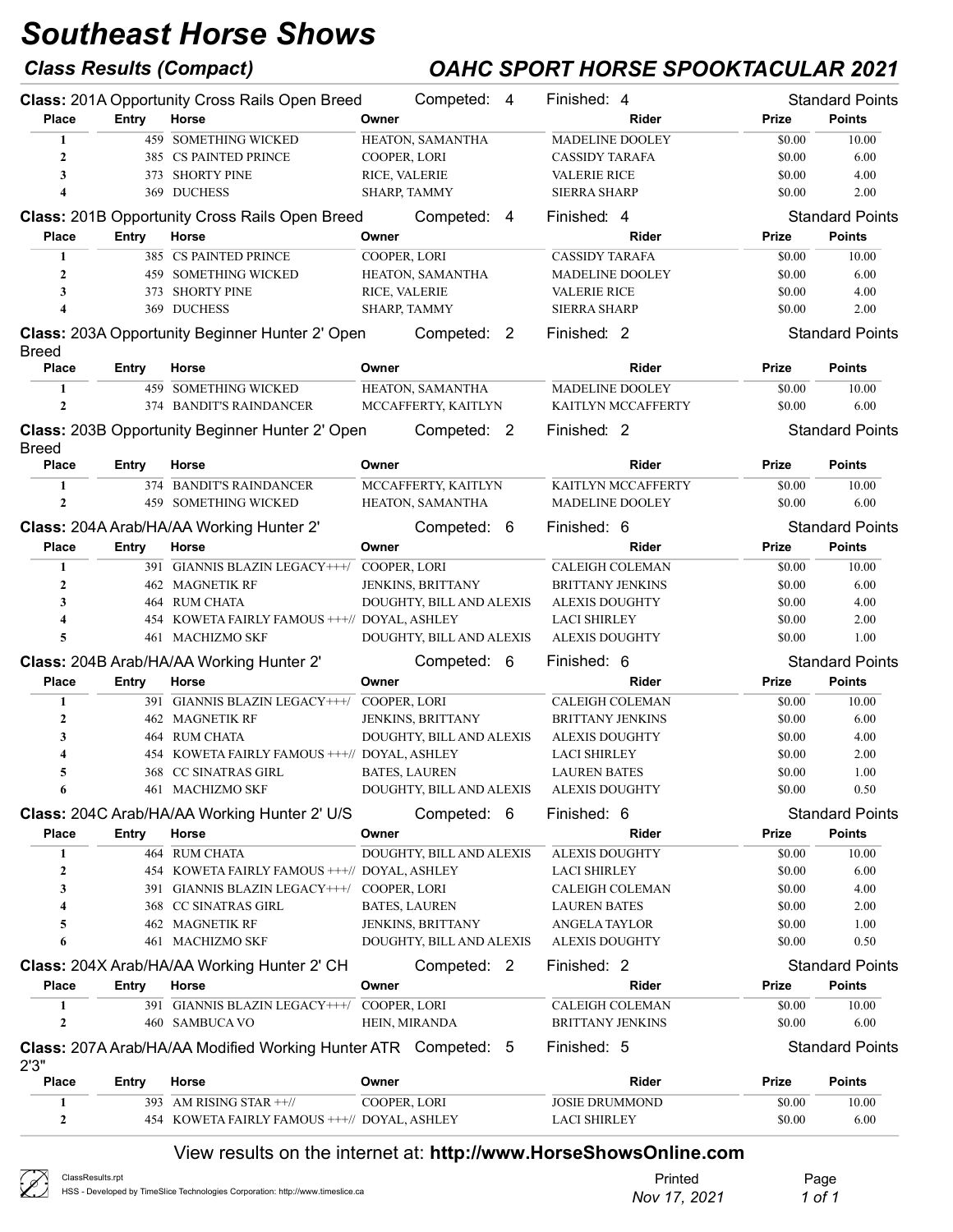## Class Results (Compact) OAHC SPORT HORSE SPOOKTACULAR 2021

| 2'3''                         |              | <b>Class: 207A Arab/HA/AA Modified Working Hunter ATR Competed: 5</b>  |                          | Finished: 5                         |                 | <b>Standard Points</b> |
|-------------------------------|--------------|------------------------------------------------------------------------|--------------------------|-------------------------------------|-----------------|------------------------|
| <b>Place</b>                  | Entry        | Horse                                                                  | Owner                    | <b>Rider</b>                        | Prize           | <b>Points</b>          |
| 3                             |              | 453 LESLEIS HEIR ++++//                                                | DOYAL, ASHLEY            | LYLA AUGELLO                        | \$0.00          | 4.00                   |
| 4                             |              | 368 CC SINATRAS GIRL                                                   | <b>BATES, LAUREN</b>     | <b>LAUREN BATES</b>                 | \$0.00          | 2.00                   |
| 5                             |              | 463 TOPP SHELF                                                         | DOUGHTY, BILL AND ALEXIS | <b>ALEXIS DOUGHTY</b>               | \$0.00          | 1.00                   |
| 2'3''                         |              | <b>Class: 207B Arab/HA/AA Modified Working Hunter ATR Competed: 5</b>  |                          | Finished: 5                         |                 | <b>Standard Points</b> |
| <b>Place</b>                  | <b>Entry</b> | Horse                                                                  | Owner                    | Rider                               | Prize           | <b>Points</b>          |
| 1                             |              | 393 AM RISING STAR ++//                                                | COOPER, LORI             | <b>JOSIE DRUMMOND</b>               | \$0.00          | 10.00                  |
| $\boldsymbol{2}$              |              | 463 TOPP SHELF                                                         | DOUGHTY, BILL AND ALEXIS | <b>ALEXIS DOUGHTY</b>               | \$0.00          | 6.00                   |
| 3                             |              | 453 LESLEIS HEIR $+++/$                                                | DOYAL, ASHLEY            | <b>LYLAAUGELLO</b>                  | \$0.00          | 4.00                   |
| 4                             |              | 454 KOWETA FAIRLY FAMOUS +++// DOYAL, ASHLEY                           |                          | <b>LACI SHIRLEY</b>                 | \$0.00          | 2.00                   |
| 5                             |              | 368 CC SINATRAS GIRL                                                   | <b>BATES, LAUREN</b>     | <b>LAUREN BATES</b>                 | \$0.00          | 1.00                   |
|                               |              | <b>Class: 207C Arab/HA/AA Modified Working Hunter ATR Competed: 5</b>  |                          | Finished: 5                         |                 | <b>Standard Points</b> |
| 2'3" U/S                      |              |                                                                        |                          |                                     |                 |                        |
| <b>Place</b><br>1             | Entry        | Horse<br>454 KOWETA FAIRLY FAMOUS +++// DOYAL, ASHLEY                  | Owner                    | <b>Rider</b><br><b>LACI SHIRLEY</b> | Prize<br>\$0.00 | <b>Points</b><br>10.00 |
|                               |              |                                                                        |                          |                                     |                 |                        |
| $\mathbf{2}$                  |              | 463 TOPP SHELF                                                         | DOUGHTY, BILL AND ALEXIS | <b>ALEXIS DOUGHTY</b>               | \$0.00          | 6.00                   |
| 3                             |              | 393 AM RISING STAR $++$ //                                             | COOPER, LORI             | <b>JOSIE DRUMMOND</b>               | \$0.00          | 4.00                   |
| 4                             |              | 453 LESLEIS HEIR ++++//                                                | DOYAL, ASHLEY            | LYLA AUGELLO                        | \$0.00          | 2.00                   |
| 5                             |              | 368 CC SINATRAS GIRL                                                   | <b>BATES, LAUREN</b>     | <b>LAUREN BATES</b>                 | \$0.00          | 1.00                   |
| 2'3" CH                       |              | <b>Class: 207X Arab/HA/AA Modified Working Hunter ATR Competed: 2</b>  |                          | Finished: 2                         |                 | <b>Standard Points</b> |
| <b>Place</b>                  | Entry        | Horse                                                                  | Owner                    | <b>Rider</b>                        | <b>Prize</b>    | <b>Points</b>          |
| 1                             |              | 393 AM RISING STAR ++//                                                | COOPER, LORI             | <b>JOSIE DRUMMOND</b>               | \$0.00          | 10.00                  |
| $\mathbf{2}$                  |              | 454 KOWETA FAIRLY FAMOUS +++// DOYAL, ASHLEY                           |                          | <b>LACI SHIRLEY</b>                 | \$0.00          | 6.00                   |
| 2'6''                         |              | <b>Class: 209A Arab/HA/AA Regular Working Hunter ATR Competed: 1</b>   |                          | Finished: 1                         |                 | <b>Standard Points</b> |
| <b>Place</b>                  | Entry        | Horse                                                                  | Owner                    | <b>Rider</b>                        | Prize           | <b>Points</b>          |
| $\mathbf{1}$                  |              | 392 RESILIENT                                                          | COOPER, LORI             | <b>VICTORIA REYNOLDS</b>            | \$0.00          | 10.00                  |
| 2'6''                         |              | Class: 209B Arab/HA/AA Regular Working Hunter ATR Competed: 1          |                          | Finished: 1                         |                 | <b>Standard Points</b> |
| <b>Place</b>                  | Entry        | Horse                                                                  | Owner                    | Rider                               | Prize           | <b>Points</b>          |
| 1                             |              | 392 RESILIENT                                                          | COOPER, LORI             | <b>VICTORIA REYNOLDS</b>            | \$0.00          | 10.00                  |
| 2'6" U/S                      |              | Class: 209C Arab/HA/AA Regular Working Hunter ATR Competed: 1          |                          | Finished: 1                         |                 | <b>Standard Points</b> |
| <b>Place</b>                  | Entry        | Horse                                                                  | Owner                    | Rider                               | Prize           | <b>Points</b>          |
| $\mathbf{1}$                  |              | 392 RESILIENT                                                          | COOPER, LORI             | <b>VICTORIA REYNOLDS</b>            | \$0.00          | 10.00                  |
| 2'6" CH                       |              | <b>Class: 209X Arab/HA/AA Regular Working Hunter ATR Competed: 1</b>   |                          | Finished: 1                         |                 | <b>Standard Points</b> |
| <b>Place</b>                  | Entry        | Horse                                                                  | Owner                    | Rider                               | Prize           | <b>Points</b>          |
| 1                             |              | 392 RESILIENT                                                          | <b>COOPER, LORI</b>      | <b>VICTORIA REYNOLDS</b>            | \$0.00          | 10.00                  |
|                               |              | Class: 222X Arab/HA/AA Green Wporking Hunter                           | Competed: 2              | Finished: 2                         |                 | <b>Standard Points</b> |
| Champioonship<br><b>Place</b> | Entry        | Horse                                                                  | Owner                    | Rider                               | Prize           | <b>Points</b>          |
| 1                             |              | 463 TOPP SHELF                                                         | DOUGHTY, BILL AND ALEXIS | <b>ALEXIS DOUGHTY</b>               | \$0.00          | 10.00                  |
| $\mathbf{2}$                  |              | <b>462 MAGNETIK RF</b>                                                 | JENKINS, BRITTANY        | <b>BRITTANY JENKINS</b>             | \$0.00          | 6.00                   |
|                               |              | Class: 225X Arab/HA/AA Green Modified Working                          | Competed: 1              | Finished: 1                         |                 | <b>Standard Points</b> |
| Champioonship<br><b>Place</b> | Entry        | Horse                                                                  | Owner                    | Rider                               | Prize           | <b>Points</b>          |
|                               |              | <b>Class:</b> 205.1 Arabian Hunter Hack 2 fences 2' Jr Horse Competed: | $\overline{1}$           | Finished: 1                         |                 | <b>Standard Points</b> |
| <b>Place</b>                  | Entry        | Horse                                                                  | Owner                    | Rider                               | Prize           | <b>Points</b>          |
|                               |              |                                                                        |                          |                                     |                 |                        |

| B | ClassResults.rpt             |
|---|------------------------------|
|   | HSS - Developed by TimeSlice |